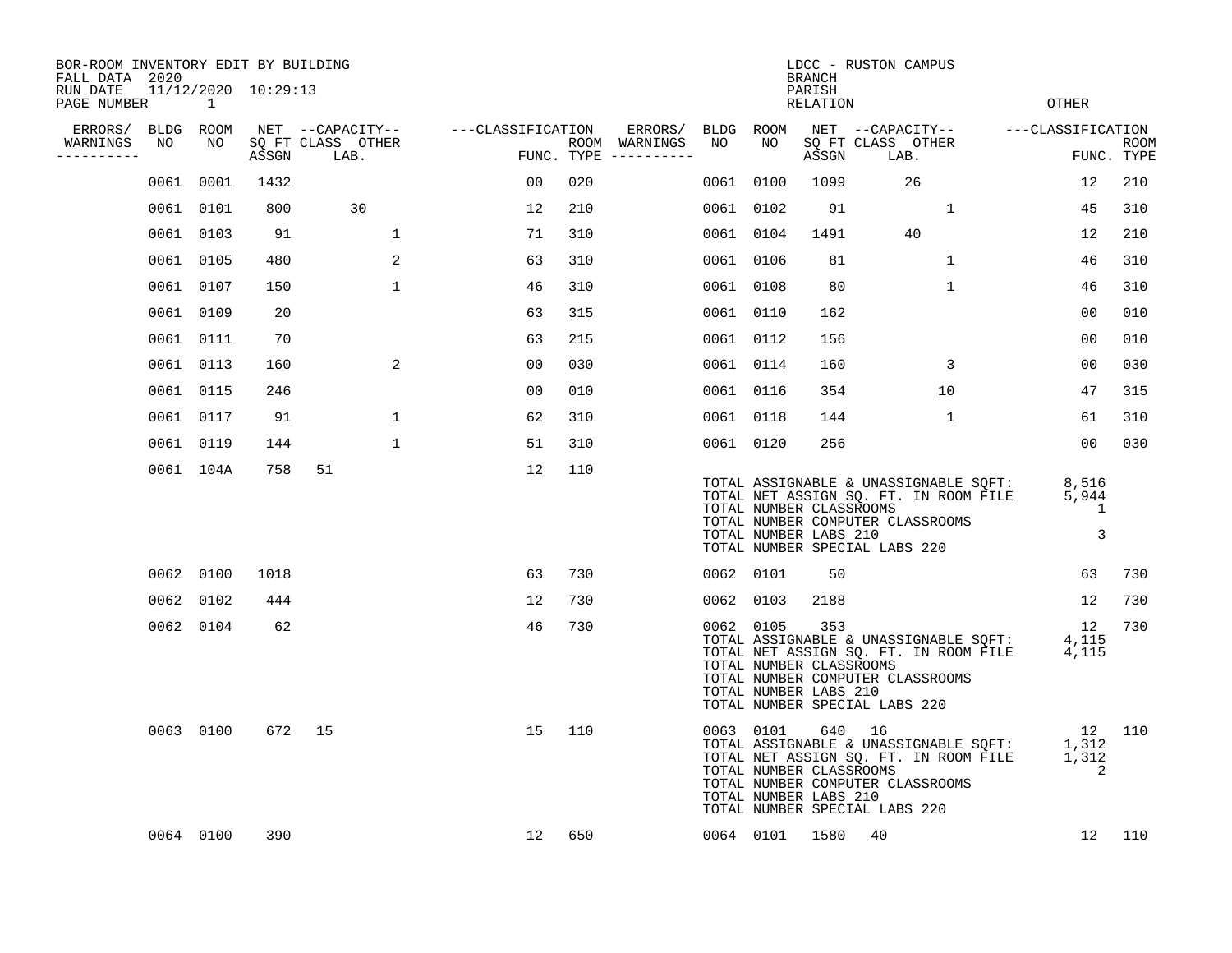| BOR-ROOM INVENTORY EDIT BY BUILDING<br>FALL DATA 2020 |           |           |       |                           |                                    |     |                                      |           |           | <b>BRANCH</b>                                                                             |    | LDCC - RUSTON CAMPUS                                                                                                               |                    |     |
|-------------------------------------------------------|-----------|-----------|-------|---------------------------|------------------------------------|-----|--------------------------------------|-----------|-----------|-------------------------------------------------------------------------------------------|----|------------------------------------------------------------------------------------------------------------------------------------|--------------------|-----|
| RUN DATE 11/12/2020 10:29:13<br>PAGE NUMBER           |           | 2         |       |                           |                                    |     |                                      |           |           | PARISH<br>RELATION                                                                        |    |                                                                                                                                    | OTHER              |     |
| ERRORS/ BLDG ROOM                                     |           |           |       |                           | NET --CAPACITY-- ---CLASSIFICATION |     |                                      |           |           |                                                                                           |    |                                                                                                                                    |                    |     |
| WARNINGS<br>----------                                | NO        | NO        | ASSGN | SO FT CLASS OTHER<br>LAB. | FUN                                |     | ROOM WARNINGS<br>FUNC. TYPE $------$ |           |           | ASSGN                                                                                     |    | LAB.                                                                                                                               | ROOM<br>FUNC. TYPE |     |
|                                                       |           | 0064 0102 | 232   | $\overline{1}$            | 46                                 | 310 |                                      |           | 0064 0103 | 38                                                                                        |    |                                                                                                                                    | 63                 | 215 |
|                                                       |           | 0064 0104 | 782   |                           | 75                                 | 745 |                                      |           | 0064 0105 | 42<br>TOTAL NUMBER CLASSROOMS<br>TOTAL NUMBER LABS 210<br>TOTAL NUMBER SPECIAL LABS 220   |    | TOTAL ASSIGNABLE & UNASSIGNABLE SOFT: 3,064<br>TOTAL NET ASSIGN SQ. FT. IN ROOM FILE 3,022<br>TOTAL NUMBER COMPUTER CLASSROOMS     | 00 030<br>1        |     |
|                                                       |           | 0065 0001 | 108   |                           | 00                                 | 020 |                                      |           | 0065 0101 | 472                                                                                       | 14 |                                                                                                                                    | 12                 | 110 |
|                                                       |           | 0065 0102 | 1245  | 30                        | 12                                 | 210 |                                      |           | 0065 0103 | 620                                                                                       |    | 16                                                                                                                                 | 12                 | 210 |
|                                                       | 0065 0105 |           | 88    | $\mathbf{1}$              | 46                                 | 310 |                                      | 0065      | 0106      | 106                                                                                       |    | 1                                                                                                                                  | 46                 | 310 |
|                                                       |           | 0065 0107 | 100   |                           | 63                                 | 215 |                                      |           | 0065 0108 | 102                                                                                       |    |                                                                                                                                    | 63                 | 215 |
|                                                       |           | 0065 0109 | 62    |                           | 63                                 | 215 |                                      |           | 0065 0110 | 1050<br>TOTAL NUMBER CLASSROOMS<br>TOTAL NUMBER LABS 210<br>TOTAL NUMBER SPECIAL LABS 220 |    | TOTAL ASSIGNABLE & UNASSIGNABLE SQFT: 3,953<br>TOTAL NET ASSIGN SQ. FT. IN ROOM FILE 3,845<br>TOTAL NUMBER COMPUTER CLASSROOMS     | 65<br>1<br>2       | 650 |
|                                                       |           | 0066 0100 | 220   |                           | 63                                 | 215 |                                      |           | 0066 0101 | 1328                                                                                      |    | 18                                                                                                                                 | 12                 | 210 |
|                                                       |           | 0066 0102 | 108   |                           | 63                                 | 215 |                                      |           | 0066 0103 | 280                                                                                       |    |                                                                                                                                    | 12                 | 215 |
|                                                       |           | 0066 0104 | 2023  | 16                        | 12                                 | 210 |                                      | 0066      | 0105      | 72                                                                                        |    |                                                                                                                                    | 63                 | 215 |
|                                                       |           | 0066 0106 | 98    |                           | 63                                 | 215 |                                      |           | 0066 0107 | 54                                                                                        |    | 2                                                                                                                                  | 00                 | 030 |
|                                                       |           | 0066 0108 | 54    | 2                         | 00                                 | 030 |                                      | 0066 0109 |           | 200                                                                                       |    | $\mathbf{1}$                                                                                                                       | 46                 | 310 |
|                                                       |           | 0066 0110 | 349   |                           | 12                                 | 215 |                                      |           | 0066 0111 | 64<br>TOTAL NUMBER CLASSROOMS<br>TOTAL NUMBER LABS 210<br>TOTAL NUMBER SPECIAL LABS 220   |    | TOTAL ASSIGNABLE & UNASSIGNABLE SOFT: 4,850<br>TOTAL NET ASSIGN SQ. FT. IN ROOM FILE<br>TOTAL NUMBER COMPUTER CLASSROOMS           | 63<br>4,742<br>2   | 215 |
|                                                       |           | 0067 0100 | 590   | 26                        | 12                                 | 110 |                                      |           |           | TOTAL NUMBER CLASSROOMS<br>TOTAL NUMBER LABS 210                                          |    | 12 110<br>TOTAL ASSIGNABLE & UNASSIGNABLE SQFT: 1,180<br>TOTAL NET ASSIGN SQ. FT. IN ROOM FILE<br>TOTAL NUMBER COMPUTER CLASSROOMS | 2                  |     |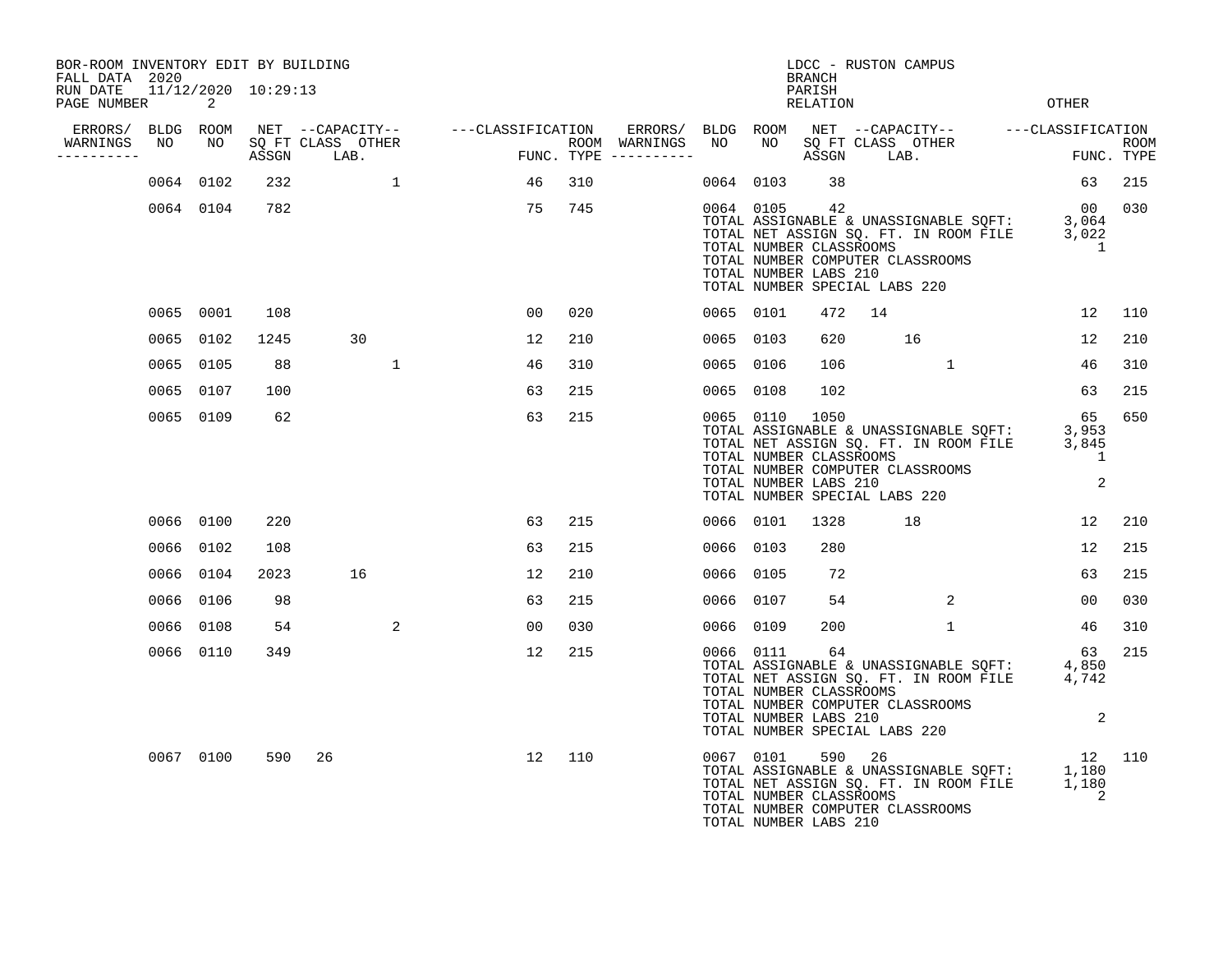| BOR-ROOM INVENTORY EDIT BY BUILDING<br>FALL DATA 2020 |      |                 |                     |                                       |                   |     |                          |                 |                                                                                   | <b>BRANCH</b>             | LDCC - RUSTON CAMPUS |                                                                                                                    |                        |             |
|-------------------------------------------------------|------|-----------------|---------------------|---------------------------------------|-------------------|-----|--------------------------|-----------------|-----------------------------------------------------------------------------------|---------------------------|----------------------|--------------------------------------------------------------------------------------------------------------------|------------------------|-------------|
| RUN DATE<br>PAGE NUMBER                               |      | 3               | 11/12/2020 10:29:13 |                                       |                   |     |                          |                 |                                                                                   | PARISH<br><b>RELATION</b> |                      |                                                                                                                    | OTHER                  |             |
| ERRORS/<br>WARNINGS                                   | NO   | BLDG ROOM<br>NO |                     | NET --CAPACITY--<br>SQ FT CLASS OTHER | ---CLASSIFICATION |     | ERRORS/<br>ROOM WARNINGS | BLDG ROOM<br>NO | NO                                                                                |                           |                      | NET --CAPACITY--<br>SQ FT CLASS OTHER                                                                              | ---CLASSIFICATION      | <b>ROOM</b> |
| ---------                                             |      |                 | ASSGN               | LAB.                                  |                   |     | FUNC. TYPE $------$      |                 |                                                                                   | ASSGN                     |                      | LAB.                                                                                                               |                        | FUNC. TYPE  |
|                                                       |      |                 |                     |                                       |                   |     |                          |                 | TOTAL NUMBER SPECIAL LABS 220                                                     |                           |                      |                                                                                                                    |                        |             |
|                                                       |      | 0068 0100       | 110                 |                                       | 75                | 745 |                          |                 | TOTAL NUMBER CLASSROOMS<br>TOTAL NUMBER LABS 210<br>TOTAL NUMBER SPECIAL LABS 220 |                           |                      | TOTAL ASSIGNABLE & UNASSIGNABLE SQFT:<br>TOTAL NET ASSIGN SQ. FT. IN ROOM FILE<br>TOTAL NUMBER COMPUTER CLASSROOMS | 110<br>110             |             |
|                                                       |      | 0074 0101       | 459                 |                                       | 0 <sub>0</sub>    | 020 |                          | 0074 0102       |                                                                                   | 255                       |                      | $\mathbf 1$                                                                                                        | 63                     | 310         |
|                                                       |      | 0074 0103       | 59                  |                                       | 56                | 315 |                          | 0074 0104       |                                                                                   | 135                       |                      |                                                                                                                    | 00                     | 020         |
|                                                       |      | 0074 0105       | 139                 | $\mathbf{1}$                          | 63                | 310 |                          |                 | 0074 0106                                                                         | 195                       |                      | $\mathbf{1}$                                                                                                       | 63                     | 310         |
|                                                       | 0074 | 0107            | 122                 | $\mathbf 1$                           | 63                | 310 |                          | 0074 0108       |                                                                                   | 120                       |                      | $\mathbf 1$                                                                                                        | 63                     | 310         |
|                                                       |      | 0074 0109       | 126                 |                                       | 44                | 750 |                          | 0074 0110       |                                                                                   | 3158                      |                      |                                                                                                                    | 0 <sub>0</sub>         | 020         |
|                                                       |      | 0074 0111       | 780                 | 16                                    | 12                | 210 |                          | 0074 0112       |                                                                                   | 51                        |                      |                                                                                                                    | 12                     | 215         |
|                                                       |      | 0074 0113       | 118                 |                                       | 12                | 215 |                          |                 | 0074 0114                                                                         | 284                       |                      |                                                                                                                    | 63                     | 650         |
|                                                       |      | 0074 0115       | 98                  |                                       | 11                | 315 |                          |                 | 0074 0116                                                                         | 96                        |                      |                                                                                                                    | 64                     | 710         |
|                                                       |      | 0074 0117       | 498                 | $\mathbf 1$                           | 11                | 310 |                          | 0074 0118       |                                                                                   | 1334                      |                      | 48                                                                                                                 | 46                     | 310         |
|                                                       |      | 0074 0119       | 147                 |                                       | 92                | 660 |                          | 0074 0120       |                                                                                   | 376                       |                      |                                                                                                                    | 52                     | 650         |
|                                                       |      | 0074 0122       | 329                 |                                       | 63                | 730 |                          | 0074 0123       |                                                                                   | 1418                      |                      | 28                                                                                                                 | 12                     | 210         |
|                                                       | 0074 | 0127            | 3554                | 20                                    | 12                | 210 |                          | 0074 0128       |                                                                                   | 172                       |                      | $\mathbf{1}$                                                                                                       | 12                     | 310         |
|                                                       |      | 0074 0130       | 82                  | $\mathbf{1}$                          | 00                | 030 |                          |                 | 0074 0132                                                                         | 1406                      |                      |                                                                                                                    | 83                     | 083         |
|                                                       |      | 0074 0133       | 376                 | 20                                    | 11                | 140 |                          |                 | 0074 0136                                                                         | 673                       |                      | 23                                                                                                                 | 41                     | 430         |
|                                                       |      | 0074 0138       | 138                 |                                       | 0 <sub>0</sub>    | 030 |                          | 0074 0139       |                                                                                   | 762                       |                      | 30                                                                                                                 | 11                     | 310         |
|                                                       | 0074 | 0140            | 850                 | 30                                    | 15                | 310 |                          | 0074 0141       |                                                                                   | 98                        |                      | 1                                                                                                                  | 15                     | 310         |
|                                                       |      | 0074 0142       | 55                  |                                       | 15                | 315 |                          |                 | 0074 0144                                                                         | 56                        |                      |                                                                                                                    | 00                     | 010         |
|                                                       |      | 0074 0145       | 62                  | 1                                     | 00                | 030 |                          | 0074 0146       |                                                                                   | 185                       |                      | 4                                                                                                                  | 00                     | 030         |
|                                                       |      | 0074 0147       | 189                 | 4                                     | 0 <sub>0</sub>    | 030 |                          |                 | 0074 0152                                                                         | 593                       |                      |                                                                                                                    | 83                     | 083         |
|                                                       | 0074 | 0153            | 824                 |                                       | 0 <sub>0</sub>    | 030 |                          |                 | 0074 0154                                                                         | 67                        |                      | TOTAL ASSIGNABLE & UNASSIGNABLE SQFT:<br>TOTAL NET ASSIGN SQ. FT. IN ROOM FILE                                     | 00<br>20,439<br>15,084 | 030         |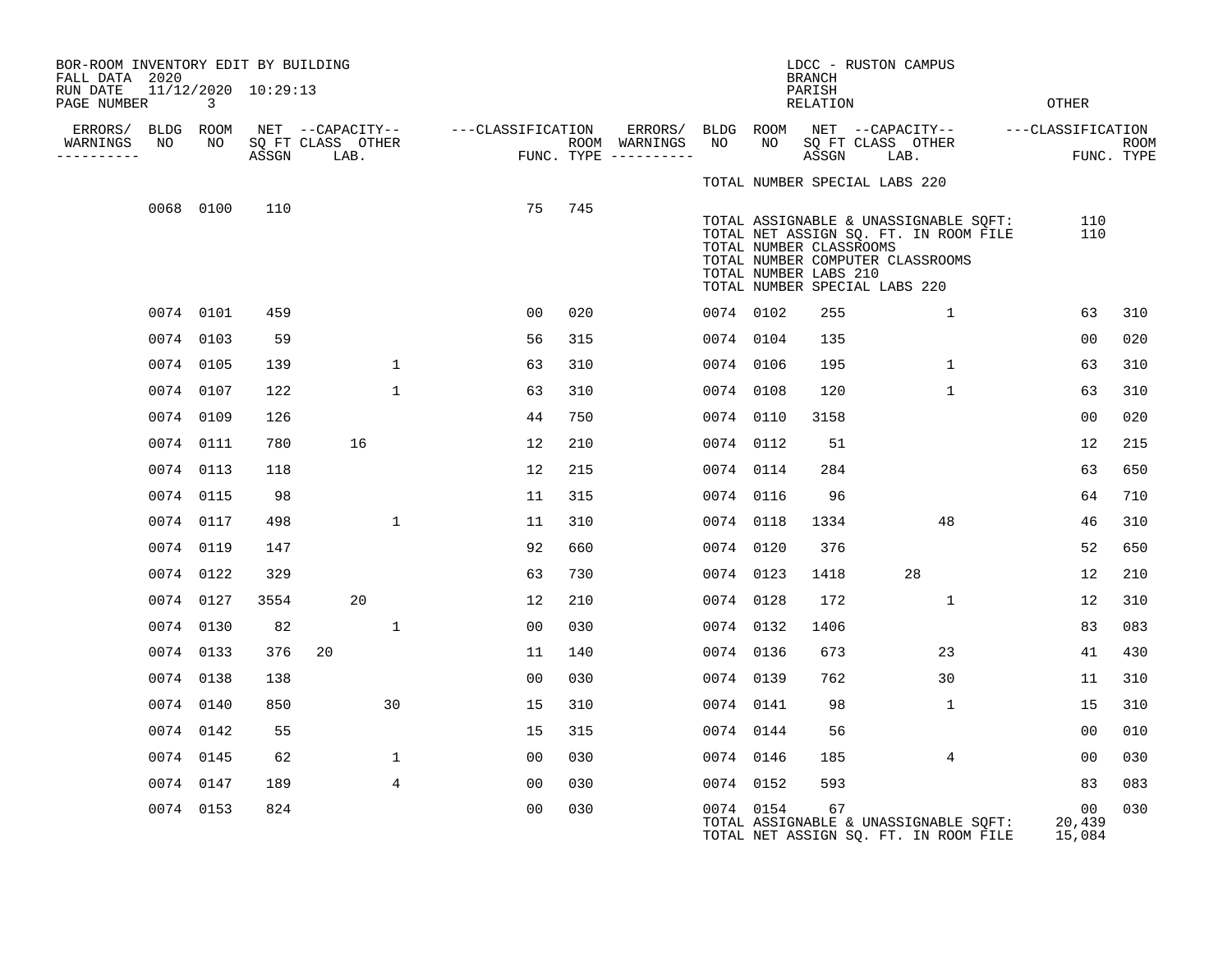| BOR-ROOM INVENTORY EDIT BY BUILDING<br>2020<br>FALL DATA<br>11/12/2020 10:29:13<br>RUN DATE |            |              |                                           |                   |                    |                                   |                   |                                                  | BRANCH<br>PARISH            | LDCC - RUSTON CAMPUS                                              |                   |                           |
|---------------------------------------------------------------------------------------------|------------|--------------|-------------------------------------------|-------------------|--------------------|-----------------------------------|-------------------|--------------------------------------------------|-----------------------------|-------------------------------------------------------------------|-------------------|---------------------------|
| PAGE NUMBER                                                                                 | 4          |              |                                           |                   |                    |                                   |                   |                                                  | RELATION                    |                                                                   | OTHER             |                           |
| ERRORS/<br>BLDG<br>WARNINGS<br>NO.                                                          | ROOM<br>NO | NET<br>ASSGN | --CAPACITY--<br>SO FT CLASS OTHER<br>LAB. | ---CLASSIFICATION | ROOM<br>FUNC. TYPE | ERRORS/<br>WARNINGS<br>---------- | <b>BLDG</b><br>NO | ROOM<br>NO.                                      | NET<br>SO FT CLASS<br>ASSGN | $-$ -CAPACITY--<br>OTHER<br>LAB.                                  | ---CLASSIFICATION | <b>ROOM</b><br>FUNC. TYPE |
|                                                                                             |            |              |                                           |                   |                    |                                   |                   | TOTAL NUMBER CLASSROOMS<br>TOTAL NUMBER LABS 210 |                             | TOTAL NUMBER COMPUTER CLASSROOMS<br>TOTAL NUMBER SPECIAL LABS 220 |                   |                           |